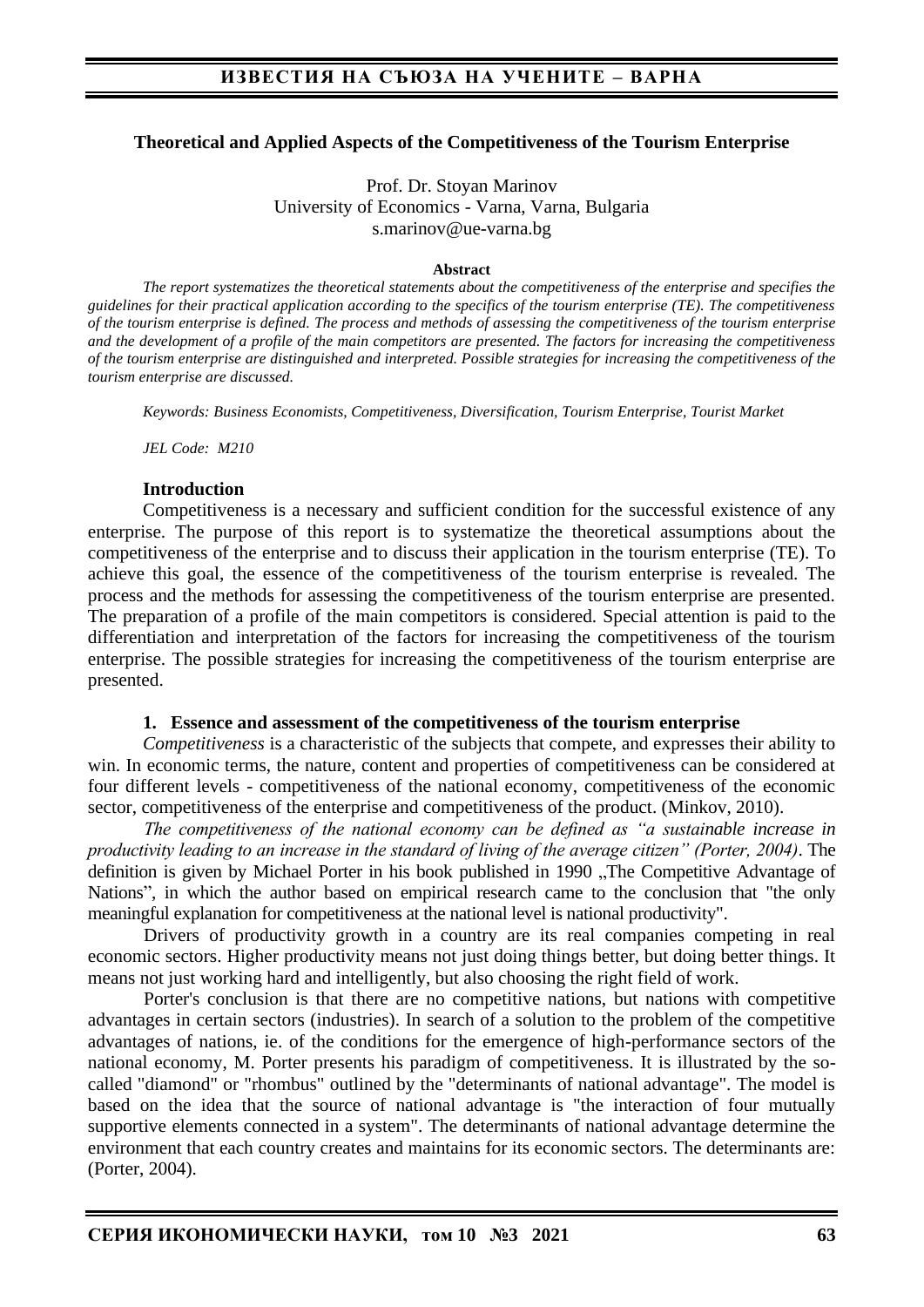• factor conditions - the state of the country's factors of production such as: climate; physical infrastructure (transport), natural resources, education system, skilled workforce, technological infrastructure (communications), capital, etc., necessary for competing in a given sector;

• conditions of demand - the nature of the demand for products or services of the industry in the internal market;

• related and supporting industries - the presence or absence in the country of internationally competitive sectors for raw materials and other related industries;

• company strategy, structure and rivalry - the conditions in the country, determining the establishment and management of companies, as well as the nature of internal competition;

The government plays the role of catalyst or brake regarding the determinants of competitiveness.

*The competitiveness of an individual sector* means the ability of national enterprises from the sector to achieve sustainable success over foreign competitors in the international market. For example, one can study the competitiveness of the tourism sector in Bulgaria by studying the competitiveness of the hotel sub-sector, or the tour operator sub-sector, etc.

In the late 1970s, M. Porter founded a school to study business competitiveness. The author distinguishes five forces by which he explains the intensity of industry competition, the attractiveness or unattractiveness of individual economic sectors from the point of view of a particular enterprise. These forces are: (Porter, 1980)

- the intensity of competition between companies in the sector:
- the threat of entry of new competitors;
- the threat of the emergence of substitute products;
- the bargaining power of suppliers and the bargaining power of buyers.

*The competitiveness of the enterprise* is a concentrated expression of the organizationalmanagerial, economic, production, marketing, innovation, resource and partnership capabilities of the enterprise, which are realized in successful products compared to the competitors on the market.

*The competitive advantage of the tourism enterprise* is defined as a significant advantage of the enterprise, which helps it to cope with competitive forces and provides it with the opportunity to maintain for a long period a level of profit higher than the average for the tourism sector or its subsectors - hospitality, tour operators and travel agency activity, etc.

The competitive advantage of the enterprise is relative, it is determined by comparison with the leading competitor and is also called positional advantage. (Tanushev, Hr., 2007) To determine the competitive advantage of the enterprise on the basis of comparison with the direct competitor, the instrument "competitive triangle" is used - customer, enterprise, competitor. Based on the competitive triangle, the perception of value by the customer, which he receives from the company and its main competitor, is determined.

The competitive advantages of the tourism enterprise are related to the creation of added value for the customers. Sources of added value separately and together can be the main and supporting activities that form the value chain of the enterprise. The value chain reflects a systematic approach in forming the competitive advantage of the enterprise. It divides activities in the enterprise into two types: main (primary) and supporting (auxiliary).

**The main activities** include:

**management of incoming resources** - the company's relations with its suppliers, storage of stocks, movement of goods, services and information between the various departments in the enterprise;

• **tourism service** - the actual operations for creating and providing the tourism product to tourists (reception service, restaurant service, spa service, etc.);

• **outflow management (reservations)** - movement of the tourism product along the chain from distribution channels to the final consumer - direct sales, tour operators, travel agents,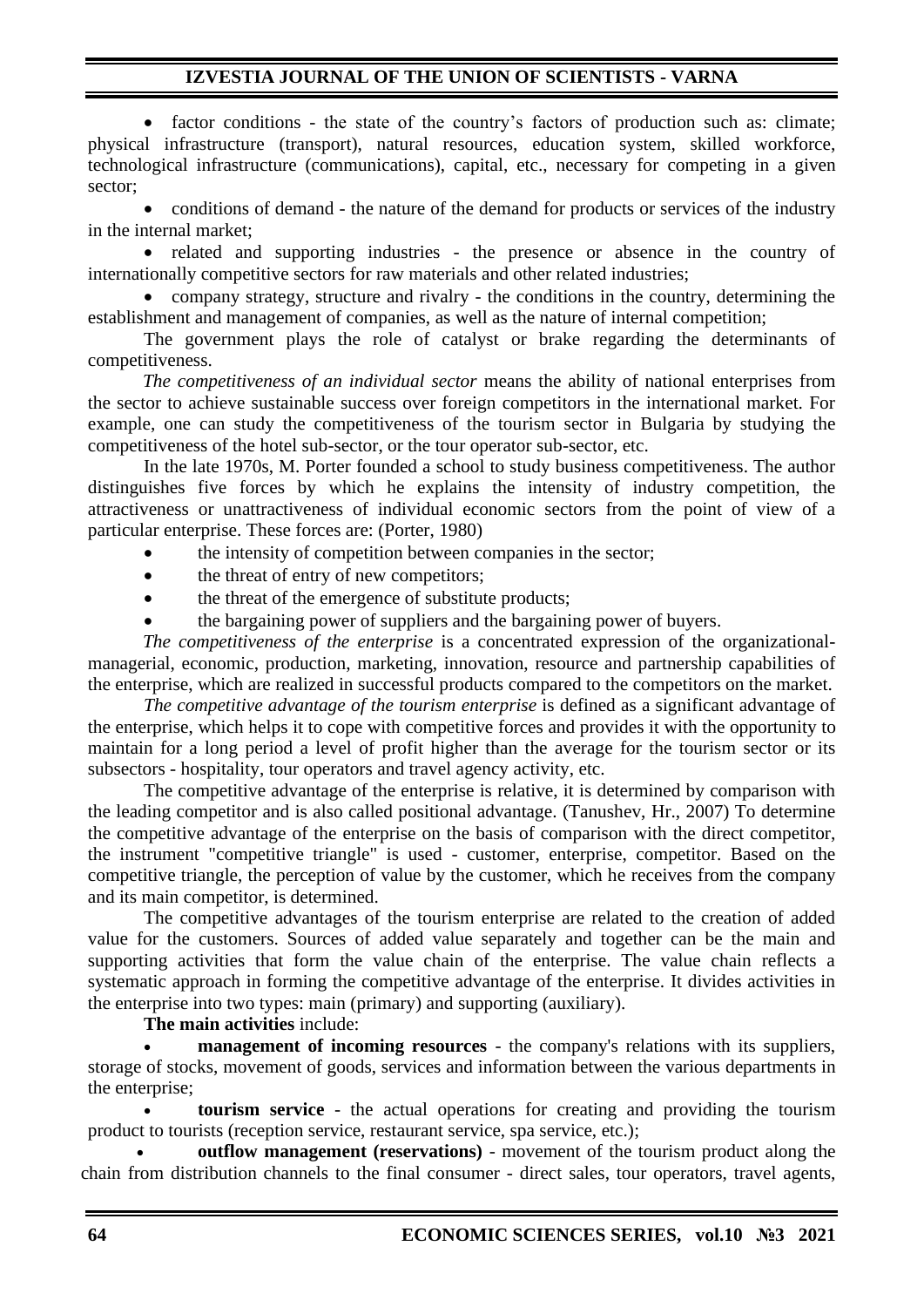# **ИЗВЕСТИЯ НА СЪЮЗА НА УЧЕНИТЕ – ВАРНА**

OTA, etc.;

**marketing** - marketing research (identifying and transmitting to other departments the needs of the target customers), selection of distribution channels, pricing policy, communication and promotion techniques:

• **service after the consumption of the tourism product** - processing of complaints, recall of experiences;

### **Supporting activities include:**

• **supply** - providing the necessary resources for normal work: purchasing raw materials, negotiating bed and transport contingents, in order to minimize costs. This also includes "outsourcing" - providing part of the activities for outsourcing;

• **technological development** - refers both to the tourism service and to the other activities implemented in the company: internet marketing, customer contact management, information provision;

• **human resources management** - includes the activities of selecting, hiring, training, motivating and stimulating staff;

• **company infrastructure** - covers the functions: reporting and control - accounting, finance, legal services, strategic planning and upper management;

The modern tourist market is prominently a buyer's market with strongly intensified competition between tourism destinations and enterprises. The concept of *hypercompetition* based on *dynamic competitive advantage* is valid for tourism enterprises. The hypercompetition model includes the following characteristics:

any competitive advantage of an enterprise can be quickly copied by other competitors;

• the possible for copying competitive advantage at some point becomes a disadvantage for the enterprise, and its blind and persistent maintenance can lead to fatal losses for the organization.

The pursuit of improving the existing advantage diverts attention from forming a new competitive advantage. Overtaking the immediate competitors is not a state that can be established once and for all. Hypercompetition is characterized by intense competitive action and rapid innovation, to which other competitors must respond quickly in order to create their own competitive advantages and eliminate the advantages of their rivals.

An example of inappropriate behavior regarding unsustainable competitive advantage in the conditions of hypercompetition on the tourism market is the bankruptcy in 2019 of the tourism consortium "Thomas Cook". Achieving a competitive advantage by creating a wide network of physical offices for the sale of tourist trips and strategically relying on this advantage, "Thomas Cook" missed the formation of a new competitive advantage by its main competitor "TUI Group" AD - implementation of new information technologies for electronic distribution of tourist trips.

The competitiveness of the product characterizes its attractiveness to the buyer compared to similar products offered by competing companies. For example, the competitiveness of the MICE tourism product, or the holiday tourism product, etc. of a certain enterprise.

*A competitive advantage of a product* is a characteristic or property that gives it a certain *advantage* over the products offered by competing companies. There are two types of competitive advantages of the product:

• economic competitive advantage - determined in terms of *cost (price)* of the product;

• axiological competitive advantage - determined in terms of *consumer value (quality),* ie. the suitability of the product to satisfy certain needs, interests and aspirations of the customer.

As a rule, the competitiveness of the tourism product is the basis of the competitiveness of the enterprise that produces it. Exceptions are possible when the competitiveness of a particular product is detrimental to the competitiveness of the enterprise as a whole - for example, subsidizing one product at the expense of other efficient products.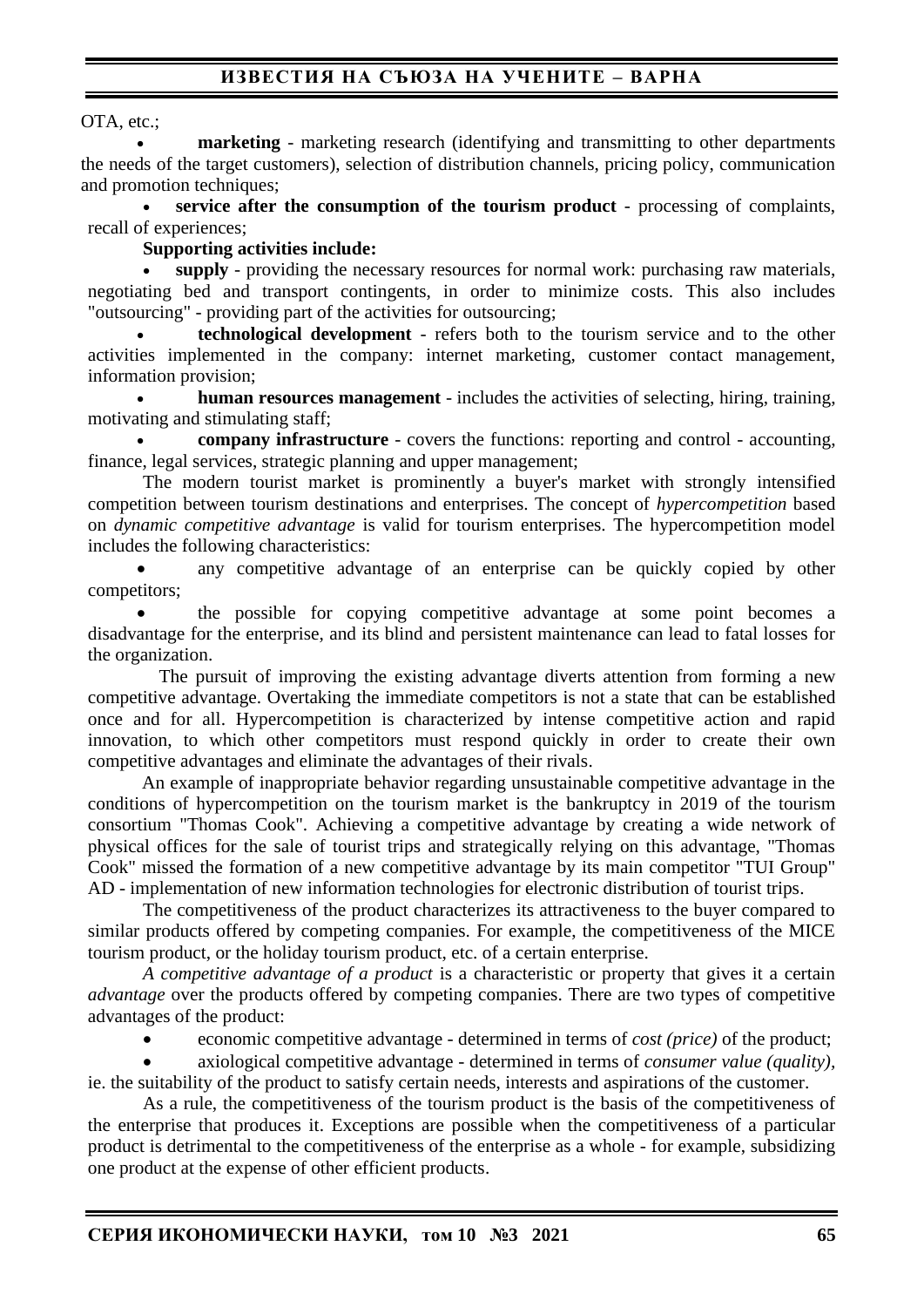#### **2. Factors for increasing the competitiveness of the tourism enterprise**

The competitiveness of the tourism enterprise depends on external and internal factors determining the results of its activity. (Minkov, 2010)

External factors or factors at the macro and micro level represent the conditions for the implementation and development of tourism business in the "tourism" sector and the economy as a whole. They form the opportunities and threats for the competitive operation of the tourism enterprise. External factors include:

• the geographical location of the country and the related natural and climatic conditions (relief, waters, air temperature, sunny days, flora, fauna, etc.);

• the political conditions in the country and the political relations of the country with the other countries with which tourism is developed;

• the legal framework regulating the tourism activity and the business as a whole;

•macroeconomic conditions - tax rates (VAT, tourism tax, etc.), duties and taxes, exchange rates, level and growth of income;

• socio-cultural conditions in the country - cultural and historical heritage, social structure of the population, social values and norms of behavior, etc.;

• ecological conditions - conservation and protection of nature - level of air, water and soil polution;

• technical and technological conditions – condition, development and technological (communication) infrastructure (accessibility and speed of the Internet, mobile applications for tourist services, etc.);

• the tourism policy of the state and the municipalities for creating a favorable environment for tourism business;

• the intensity and protection of the competition in the tourism sector, the possibility of new competitors, the degree of development of the tourism-related and tourism-supporting sectors (construction, transport, education, etc.);

External factors predetermine the actions and success of the tourism enterprise as different enterprises benefit from them in different ways.

*The internal factors* for increasing the competitiveness of the tourism enterprise stem from its internal environment. They form the strengths and weaknesses of the company and its potential to take advantage of the external environment and deal with its threats. Internal factors include:

• the quality and efficiency of the strategic and operational management of the tourism enterprise - quality of the strategies and plans for the development of the organization, quality of the management of the tourism service; time adequacy, speed and accuracy of management decisions;

• the geographical location of the enterprise and its tourism sites and tourism activities;

• the technique and technology of the tourism enterprise;

• availability and access to production resources - material and financial resources; information resources; qualified, experienced and motivated staff;

• the market positioning of the tourism enterprise in appropriate and efficient market segments;

• the image of the tourism enterprise and the brand;

• degree of consumer loyalty to the products (services) of the enterprise;

• the innovative activity of the tourism enterprise - introduction of information and communication technologies;

• the partnerships of the tourism enterprise - lasting relations and agreements with suppliers, intermediaries, etc. stakeholders;

Internal factors of competitiveness are sources of *competitive advantages for the company.*

According to their importance for the tourism enterprise, there are two types of competitive advantages *- high and low rank.*

Low-rank competitive advantages are caused by unstable factors and do not ensure long-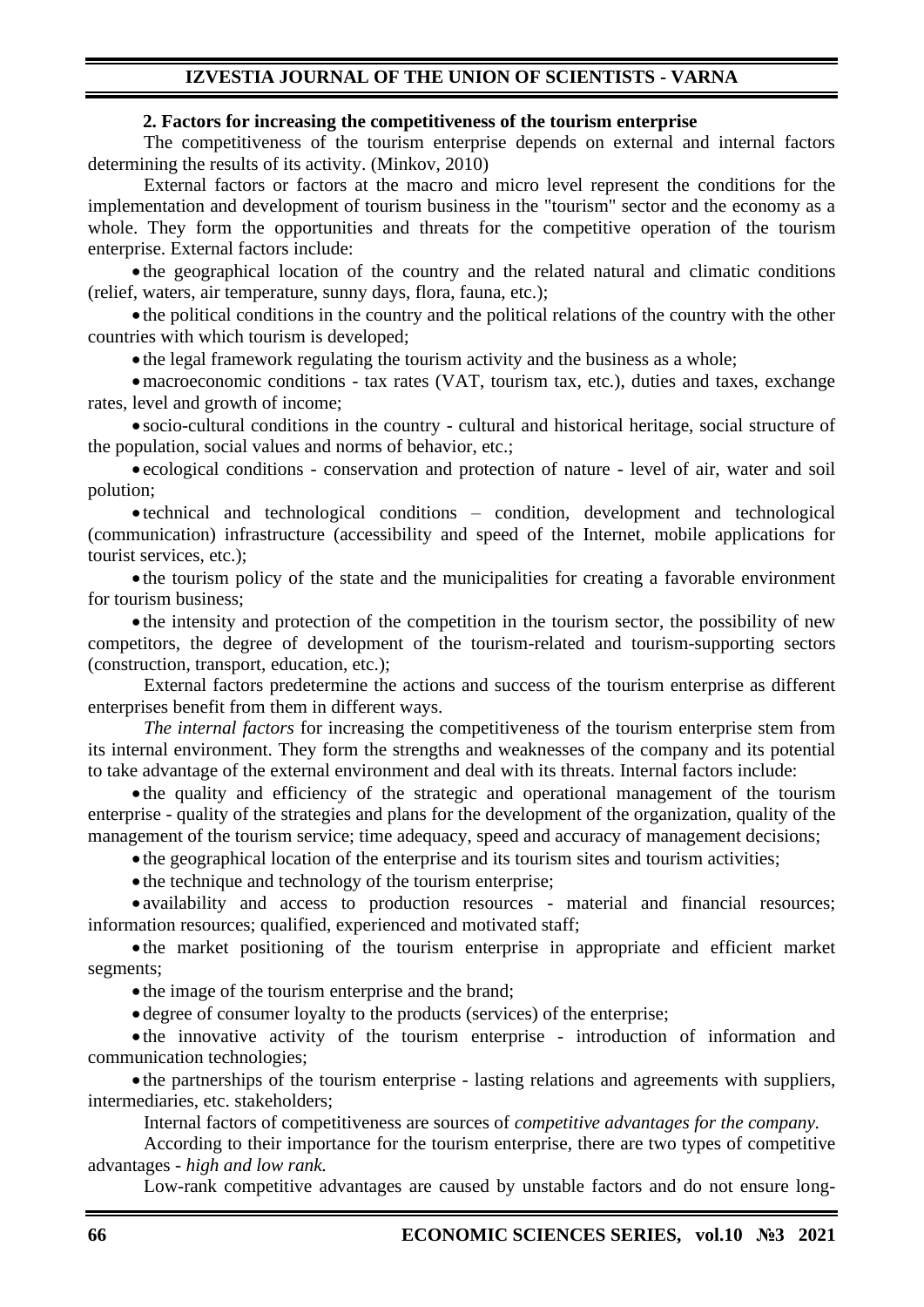term competitiveness of the enterprise. For example, a low-rank advantage is the availability and use of cheap labor in the tourism enterprise to achieve a low cost of the product.

High-rank competitive advantages are caused by sustainable factors that are difficult to reproduce by competitors and ensure the long-term competitiveness of the enterprise. High rank advantages include: the uniqueness of the tourism product, the technology of tourist service, the positive image and reputation of the company and others.

According to their sources of origin and manifestation, the competitive advantages of the enterprise can be classified into *internal and external.*

*The internal competitive advantage* is based on the low costs and high productivity of the enterprise, which allow it to achieve leadership in low cost of products compared to those of competitors. This provides the company with greater profitability and resilience to price reductions or price competition.

*The external competitive advantage* is based on the distinctive properties of the tourism product, creating greater value for the consumer compared to similar products on the market. This advantage increases the market power of the company, which allows it to establish higher sales prices than competitors.

#### **3. Strategies for increasing the competitiveness of the tourism enterprise**

The development of strategies for increasing the competitiveness of the tourism enterprise is based on the analysis of the internal factors of the organization for the formation of competitive advantages. Different internal factors have different potential and significance for increasing the competitiveness of the available company resources and the specific conditions of the external environment. The correct ranking of the factors according to their importance predetermines the choice of a successful market strategy.

The analysis of the competitiveness of the tourism enterprise as a prerequisite for the development of strategies for achieving a competitive advantage is done on a comparative basis. It goes through the following three steps: (Kimberly, 2021)

First, *determining the target market of the tourism enterprise*. Specific answers should be given to the following questions: Who are the company's customers? What are their needs? Who buys the company's products? How can the company improve the life of this customer - user?

*Second,* identify the company's competitors*. The questions that have to be answered here are: Who are the direct competitors of the company? Who are the potential competitors of the company? For example, in the hotel industry, the term 'competitive group' (CompSet - Competitive Set) is used to define the direct competitors of a hotel business. The competitive group includes 4-5 hotels, which are direct competitors of the hotel and with which it is compared in order to determine its competitive advantages.*

Third, *determining the advantages of the tourism enterprise*. Through comparing the company with its differentiated main competitors, the analysis should answer the questions: What are the characteristics of the company's product? What is the real benefit that the product provides to the company? Does the provided benefit meet and to what extend the needs of the company's customers in comparison with the competitors? What are the new trends that affect the product of the company and that of competitors (use of new technologies, etc.)?

The objective assessment of the competitive strengths and weaknesses of the enterprise in relation to the main competitors requires the use of reliable methods and appropriate indicators.

Two types of methods are used to assess the competitiveness of the enterprise - *traditional and non-traditional.*

Traditional methods are based on indicators related to official accounting and statistical reporting.

Non-traditional methods are based on specially developed methodologies for assessing competitiveness.

Depending on the way of measuring the individual indicators, quantitative, qualitative and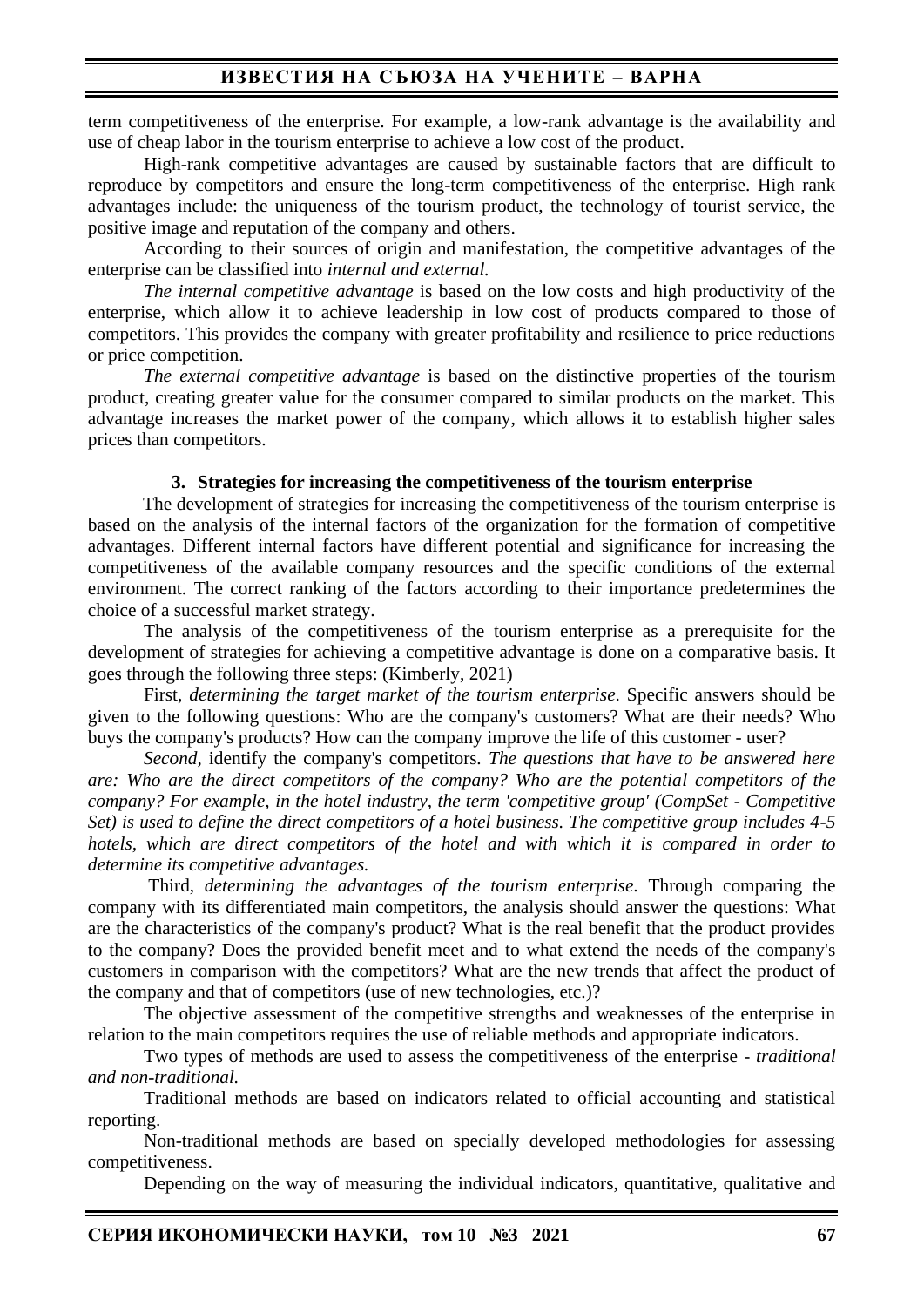mixed evaluation methods are distinguished.

Depending on the number of indicators included, a distinction is made between methods based on one indicator and methods based on many indicators.

In the general case, it is proposed to use a unified system of indicators for assessing the company's competitiveness, allowing the comparison of enterprises from different economic sectors. For example, Ml. Velev systematizes a list of seven groups of indicators for assessing the company's competitiveness: competitiveness of the offered products (quality-price ratio); productivity of the used production factors (material, labor, financial); financial results of the enterprise; growth of the enterprise compared to the previous or other base period; innovation; production and marketing flexibility; adaptability to the market. (Velev, 2004)

Among the more well-known and widespread modern methods for assessing the competitiveness of the enterprise are:

• The Kaplan and Norton model "The Balanced Scorecard (BSc)". The model serves to evaluate the activity of the enterprise through the use of a balanced set of indicators (financial and non-financial). The indicators measure and describe various aspects of the activity of the organizations in order to control the factors determining the success of the implementation of the strategic goals (Kaplan, et al., 2005);

• Michael Porter's model for analyzing the structure and intensity of the competitive environment in a given sector or subsector of the economy;

- The value-chain model;
- The model of key factors for business success, etc.;

In methodological terms, the assessment of the competitiveness of the enterprise generally goes through the following stages:

First stage, determining the key indicators that will be used as a basis for assessing the competitiveness of the enterprise;

Second stage, placing an expert assessment on each indicator of the assessed enterprise. Different rating scales can be used for this purpose (for example, a five-point scale in which 1 is a very low level of competitiveness and 5 is a very high level of competitiveness);

Third stage, calculating the overall score (rating) for the competitiveness of each enterprise. It is obtained as an arithmetic mean (weighted or unweighted) from the evaluations of the individual indicators. Exemplary indicators for determining the competitiveness of hotel enterprises are given in table 1 and figure 1.

| <b>Factors / indicators</b>                | Weight | Hotel 1 | Hotel 2 | Hotel 3 |
|--------------------------------------------|--------|---------|---------|---------|
| Location                                   |        |         |         |         |
| Quality of service                         |        |         |         |         |
| Average daily rate from occupied room      |        |         |         |         |
| Occupancy rate                             |        |         |         |         |
| Revenue per available room                 |        |         |         |         |
| Revenue from additional services, SPA and  |        |         |         |         |
| etc.                                       |        |         |         |         |
| Fixed costs                                |        |         |         |         |
| Variable costs                             |        |         |         |         |
| Gross operating profit from available room |        |         |         |         |
| Net operating income                       |        |         |         |         |
| Room-based performance                     |        |         |         |         |
| Staff-based performance                    |        |         |         |         |
| Innovation - digitalization                |        |         |         |         |

Table 1. Competitive position of hotel enterprises on the tourist market "X"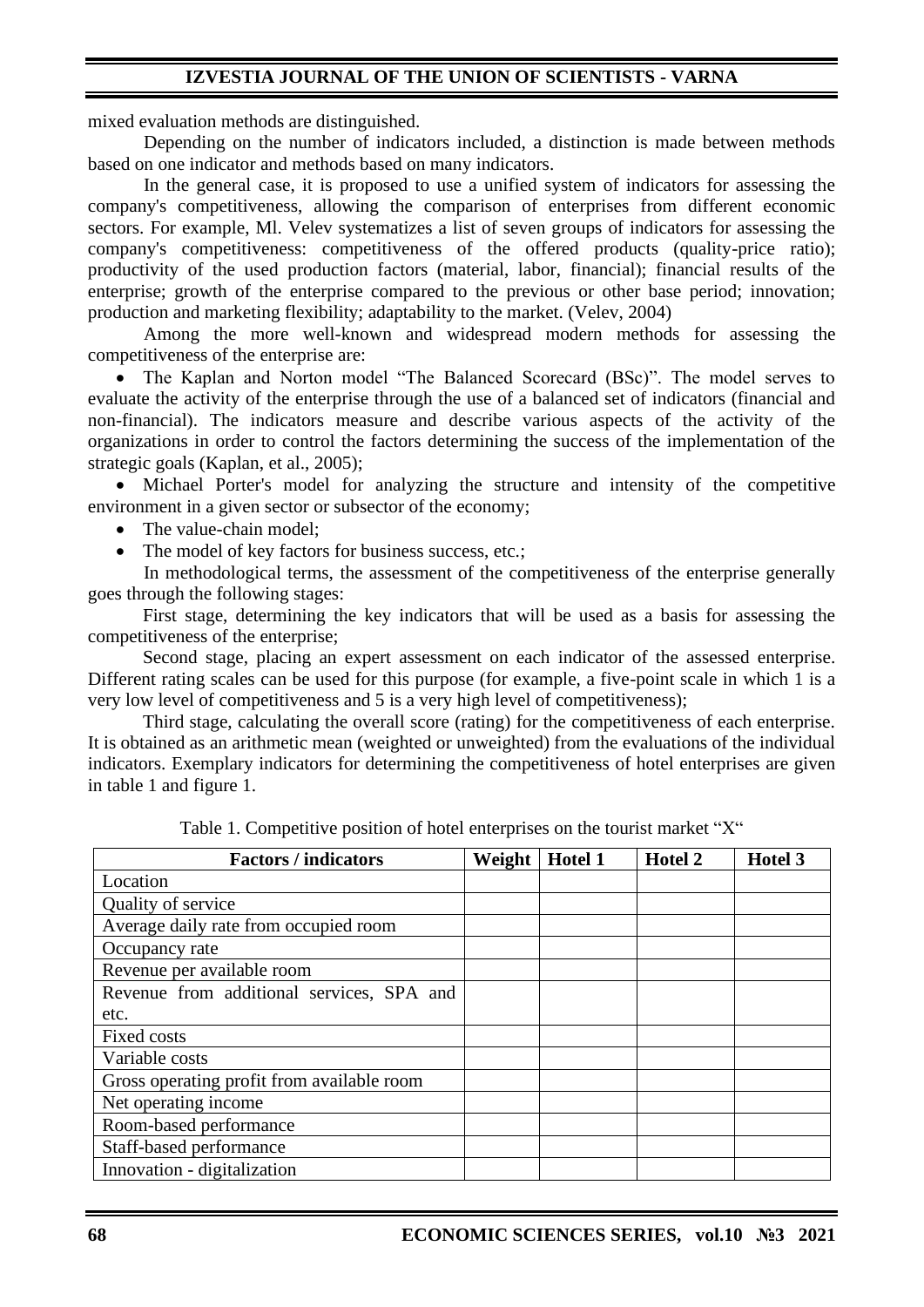# **ИЗВЕСТИЯ НА СЪЮЗА НА УЧЕНИТЕ – ВАРНА**



Source: adapted from Minkov I., 2010



Source: oaky.com Figure 1. Key indicators for competitiveness of a hotel enterprise

Table 2 presents the *comparative analysis method* (benchmarking) for the preparation of a competitive profile of the enterprise. Benchmarking is also used to compile a profile of the company's competence from the point of view of customers. In this case, the current performance of the company in relation to the main competitors regarding the requirements of the clients is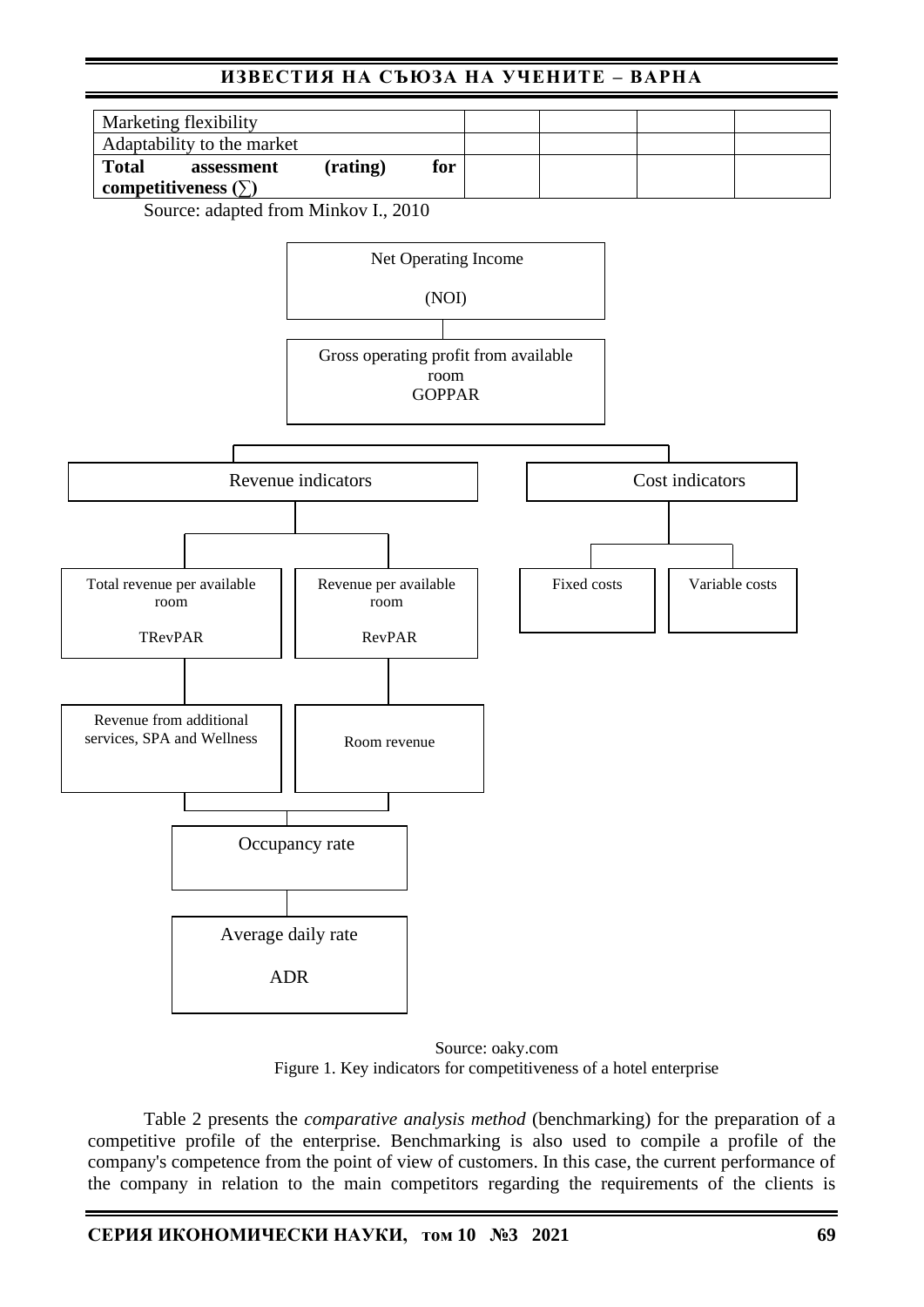monitored, rather than defining the results after the occurrence of adverse events or at the end of a certain period. The method is based on the results of a marketing research, which reflects the attitudes and opinions of customers. Surveys are used that reflect the key characteristics of the product and to what extent they are achieved by the company and its main competitor, according to customers. (Table 2)

| Table 2. Profile of the competence for determining the competitive advantage of a |  |
|-----------------------------------------------------------------------------------|--|
| tourism enterprise                                                                |  |

|                | <b>Exemplary functions of the tourism enterprise</b><br>along the value chain and performance                                                                                                    | <b>Customer</b><br>Significance<br>for the<br>customer (key<br>factors for<br>success) |  |  |                                             | Compared<br>enterprise |  |  |  |                           | Main<br>competitor |  |  |  |  |  |
|----------------|--------------------------------------------------------------------------------------------------------------------------------------------------------------------------------------------------|----------------------------------------------------------------------------------------|--|--|---------------------------------------------|------------------------|--|--|--|---------------------------|--------------------|--|--|--|--|--|
|                | indicators                                                                                                                                                                                       |                                                                                        |  |  | Consumer<br>assessment of<br>the enterprise |                        |  |  |  | Customer<br>assessment of |                    |  |  |  |  |  |
|                |                                                                                                                                                                                                  |                                                                                        |  |  |                                             |                        |  |  |  | the main<br>competitor    |                    |  |  |  |  |  |
|                | Degree of significance                                                                                                                                                                           |                                                                                        |  |  |                                             |                        |  |  |  |                           |                    |  |  |  |  |  |
|                | Easy and fast service booking                                                                                                                                                                    |                                                                                        |  |  |                                             |                        |  |  |  |                           |                    |  |  |  |  |  |
|                | Quality of tourist service                                                                                                                                                                       |                                                                                        |  |  |                                             |                        |  |  |  |                           |                    |  |  |  |  |  |
|                | Adaptability to the market - a combination of<br>appropriate tourist target segments                                                                                                             |                                                                                        |  |  |                                             |                        |  |  |  |                           |                    |  |  |  |  |  |
|                | Product quality / price ratio                                                                                                                                                                    |                                                                                        |  |  |                                             |                        |  |  |  |                           |                    |  |  |  |  |  |
|                | Information and communication with customers                                                                                                                                                     |                                                                                        |  |  |                                             |                        |  |  |  |                           |                    |  |  |  |  |  |
|                | Receiving and dealing with complaints                                                                                                                                                            |                                                                                        |  |  |                                             |                        |  |  |  |                           |                    |  |  |  |  |  |
|                | Competence of the service staff                                                                                                                                                                  |                                                                                        |  |  |                                             |                        |  |  |  |                           |                    |  |  |  |  |  |
|                | Courtesy of the service staff                                                                                                                                                                    |                                                                                        |  |  |                                             |                        |  |  |  |                           |                    |  |  |  |  |  |
|                | Use of digital technologies<br><i>(virtual)</i><br>and<br>augmented reality; Internet of Things / IoT /;<br>artificial intelligence $/$ AI $/$ ) in the process of<br>sales and tourist services |                                                                                        |  |  |                                             |                        |  |  |  |                           |                    |  |  |  |  |  |
| $\overline{0}$ | Competence of the management team                                                                                                                                                                |                                                                                        |  |  |                                             |                        |  |  |  |                           |                    |  |  |  |  |  |
| 1              | Compliance with environmental standards                                                                                                                                                          |                                                                                        |  |  |                                             |                        |  |  |  |                           |                    |  |  |  |  |  |
| 2              | Corporate social responsibility                                                                                                                                                                  |                                                                                        |  |  |                                             |                        |  |  |  |                           |                    |  |  |  |  |  |
|                | Total assessment (rating) for competitiveness<br>(Y)                                                                                                                                             |                                                                                        |  |  |                                             |                        |  |  |  |                           |                    |  |  |  |  |  |

Source: adapted from Tanushev, Hr.,

In theory and in practice, the most mentioned strategies for achieving corporate competitiveness are those distinguished by M. Porter. Based on his understanding of competition at industry level, the author identifies three main business strategies for achieving and maintaining the competitiveness of the enterprise - "cost leadership", "differentiation" and "focus" (Porter, 1985).

The strategy of "cost leadership" means that the company provides acceptable consumer value at a lower price than competitors. It is based on continuous improvement of the operational efficiency of the enterprise. In tourism, it is often realized at the expense of cheap labor and lower wages of employees, which leads to a deterioration in the quality of service and loss of competitiveness. Example for this are the big sea holiday hotels on the Bulgarian Black Sea coast.

The "differentiation" strategy means that the company provides greater benefits to consumers than any other competitor. The company can achieve differentiation by providing a unique or high quality product. Another method is to deliver the product to the customer faster. This strategy is mainly based on innovation in the enterprise. Example is the holiday complex "Wave